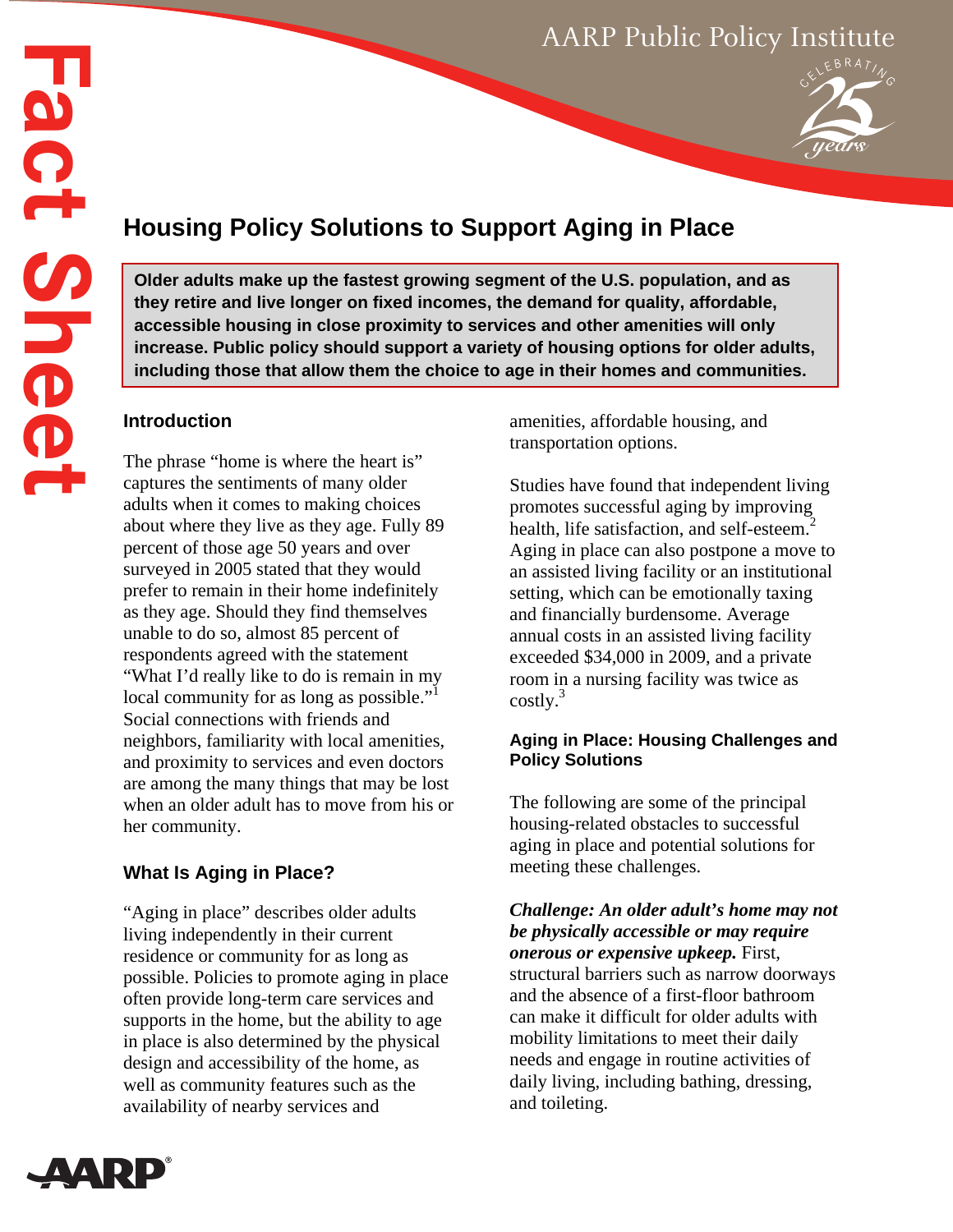Second, a unit's age and size have implications for the amount of time and effort required to keep it well maintained and up to local building codes. Older homes typically require more maintenance than newer homes and can pose a barrier to aging in place if residents are unable to manage the upkeep owing to physical or financial restrictions.

#### *Solution: Existing homes can be modified to improve accessibility and safety* for

older residents. A simple modification might be installing handrails to make it easier to use stairs; a more complex modification might involve adding a bedroom on a home's first floor or widening doorways to accommodate a wheelchair.

Local governments can take numerous steps to support home modifications for older adults, including adopting expedited permitting and review policies so older adults can easily make home modifications such as adding ramps to entryways; certifying home improvement contractors that specialize in aging-in-place modifications; and allocating resources from housing trust funds or other revenue streams to subsidize the cost of home modifications for income-eligible residents.<sup>4</sup>

Home modifications can be a viable option for homeowners to age in place; however, renters in single-family homes are generally at a disadvantage because they have less control over the features of their homes and because the accessibility requirements of the Fair Housing Act do not apply to buildings with fewer than four units. Although the Fair Housing Act permits renters with disabilities in single-family homes to make "reasonable modifications" to improve accessibility in their homes, they must do so at their own expense,<sup>5</sup>

which can be a challenge for those with limited financial resources.

Communities can provide assistance to landlords to make modifications that accommodate the needs of their tenants. In Boston, for example, landlords who rent to older adults or people with disabilities are eligible to apply for the Metropolitan Boston Housing Partnership's zero- and low-interest home modification loans.

In the case of new construction, jurisdictions should consider building codes that include accessibility features to facilitate aging in place, thus reducing the prevalence of barriers and minimizing the need for future home modifications.

*Challenge: In many communities, the existing housing stock does not offer a range of choices for older adults* wishing to remain in their community but live in smaller homes or closer to transit, jobs, shops, places of worship, and other destinations. More than 70 percent of adults over age 50 live in single-family detached homes, $6$  which may be too large, too expensive, and too automobile-dependent for some residents. Restrictive zoning laws and other land-use policies or strong "notin-my-backyard" sentiment can make it difficult for developers to build multifamily housing—often a smaller, more affordable, and more accessible alternative to singlefamily homes.

Land-use policies that separate homes from services and amenities can make aging in place difficult. For example, health care and social service facilities that are permitted only in areas far from where many older adults live can make it difficult for them to receive the care they need, especially if public transportation services are inadequate and driving is not an option.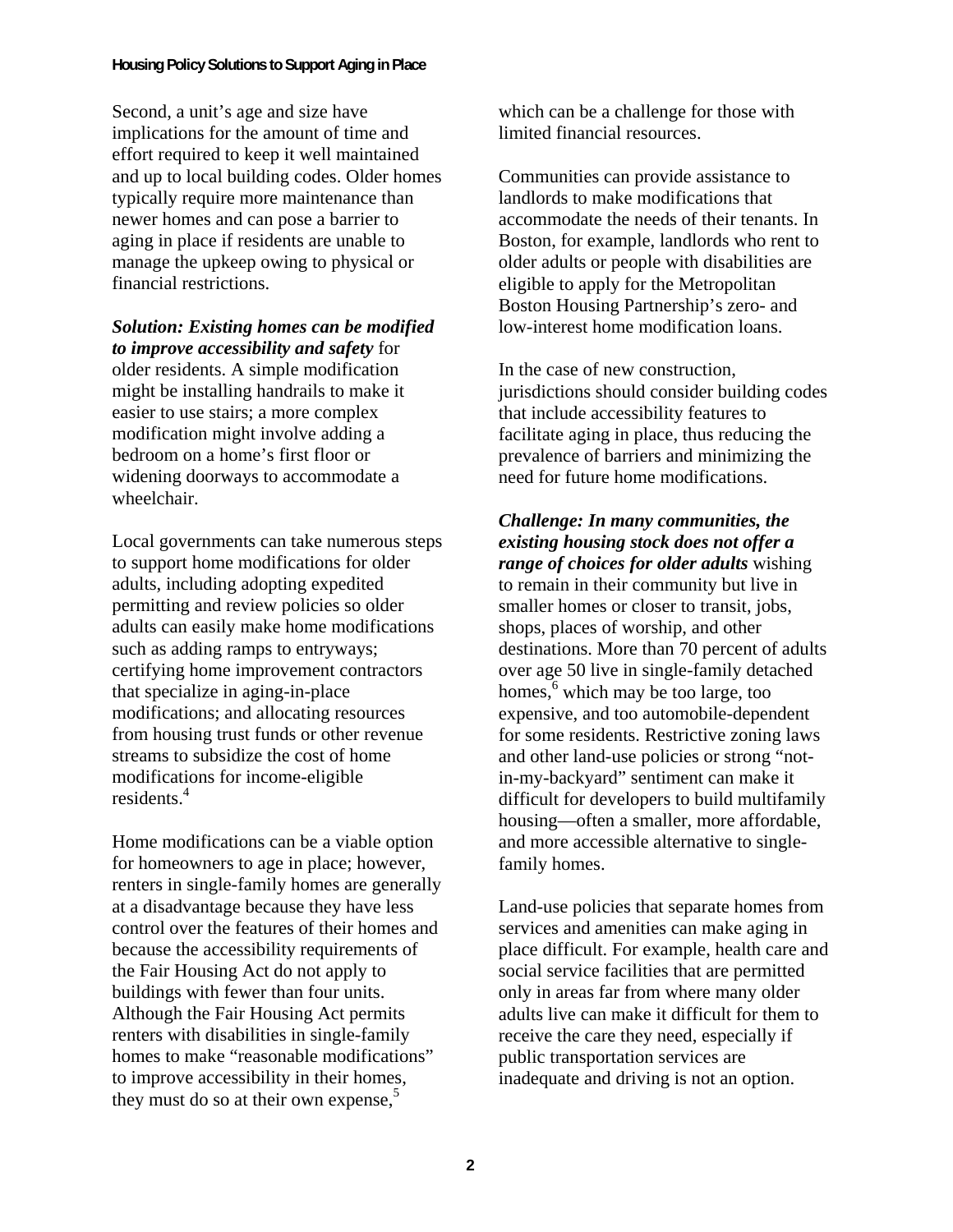*Solution: Local governments can revisit their zoning policies* to encourage a mix of housing types and affordability levels to accommodate older adults and others interested in multifamily housing. For example, communities can rezone areas to accommodate more compact residential development near transit stops and in mixed-use, walkable communities increasing accessibility for older adults who are unable or choose not to drive. By coordinating this development with their affordable housing policies, communities can ensure that a portion of these units are affordable to low- or moderate-income households.

Another possibility is to promote the use of accessory dwelling units (ADUs), which are self-contained residential units on the property of a single-family home, as is being done in Santa Cruz, California.<sup>7</sup> Since ADUs are built on existing properties rather than on the fringe of the community, they are more commonly located near city amenities and bus routes. They also tend to be smaller and more affordable than standalone units.

# *Challenge: As older adults age, incomes often do not keep pace with housing costs.*

Housing costs in excess of what older adults can afford may also present a barrier to aging in place, particularly for those with limited financial resources. One-third of adults between the ages of 54 and 60 spend more than 30 percent of their income on housing costs, while the majority of adults 85 years or older spend more than half of their incomes on housing.<sup>8</sup> Although both owners and renters are susceptible to housing cost burdens, the two groups face very different affordability challenges.

More than 80 percent of the 65+ population own their homes.<sup>9</sup> Historically, housing affordability problems for older homeowners could be traced to rising

property taxes, utility costs, or costly property insurance. More recently, the collapse in the housing market has significantly impacted older homeowners, with almost 30 percent of homes delinquent or in foreclosure in the second half of 2007 owned by adults 50 or older.<sup>10</sup> Some of the rise in foreclosures appears to be due to predatory lending practices targeting older homeowners for equity lines of credit or other forms of mortgage refinancing that led to unaffordable loan terms, high monthly payments, and diminished home equity.11 Losing a home to foreclosure or moving because of higher monthly costs can disrupt plans to age in place in homes and communities where older people have lived for much of their lives.

For renters, hundreds of thousands of government-subsidized units affordable to low- and moderate-income households are at risk of being lost as their owners reach the end of their required affordability periods. Affordable rental homes that lack government subsidies are also at risk of becoming less affordable as they are upgraded or as homeowners displaced by foreclosure increase demand (and thus rents) for low-cost rental housing. Growing competition and rising rents may make it difficult for older adults to age in place.

*Solution: Whether renting or owning, older adults can benefit from programs to increase or preserve the stock of affordable housing units and to reduce costs for existing units.* States and localities have a wide variety of policy tools at their disposal to produce and preserve affordable housing for older adults. Jurisdictions should consider developing a comprehensive housing strategy to assess both the supply of and demand for affordable units targeted to older adults and to coordinate housing policies to meet the needs of the community. In some jurisdictions, for example, it may be